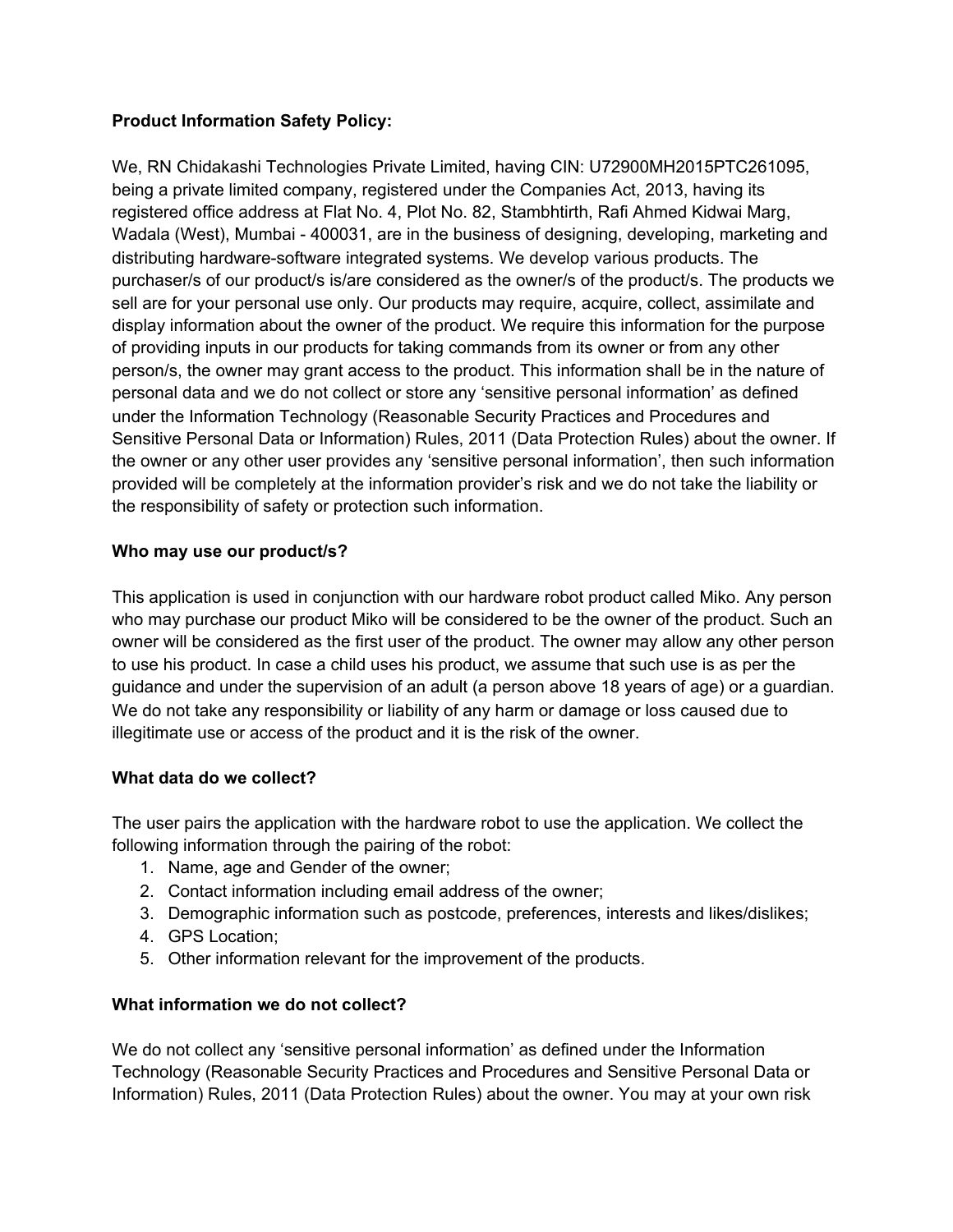provide 'sensitive personal information' on the website or on the application or feed in the product; then such information provided by you, you will be solely responsible for such information and we do not take the responsibility or liability for the safety or protection such information you provide to the product.

# **What do we do with the information we gather?**

We require this information to understand your needs and provide you with a better service, and in particular for the following reasons:

- 1. Internal record keeping;
- 2. Understanding the identity of the user in order to further support the user's interaction with the product;
- 3. Understanding the usage of the product by the owner;
- 4. Allow the product to seemingly interact and adapt to the user;
- 5. Allow the product to understand the human emotions and learn from such interaction;
- 6. Allow the user to control and fully access the product;
- 7. We may use the information to improve our products and services;
- 8. We collect such information for authentication purpose and in order to understand the demographic trends and usage patterns of the user;

We may periodically send promotional emails about new products, special offers or other information which we think you may find interesting using the email address which you have provided;

From time to time, we may also use your information to contact you for market research purposes. We may contact you by email, phone, fax or mail. We may use the information to customise the website according to your interests.

# **Security**

We are committed to ensuring that your information is secure. In order to prevent unauthorized access or disclosure, we have put in place suitable physical, electronic and managerial procedures to safeguard and secure the information we collect.

We will not sell, distribute or lease your personal information to third parties unless we have your permission or are required by law to do so or it is required to do so in order to provide services to you. We will make sure that whoever we share the Information with will also adhere to strict non-disclosure and confidentiality requirements. We will not transfer the Information to any third party without your prior consent. We may use your personal information to send you promotional information about third parties which we think you may find interesting if you tell us that you wish this to happen.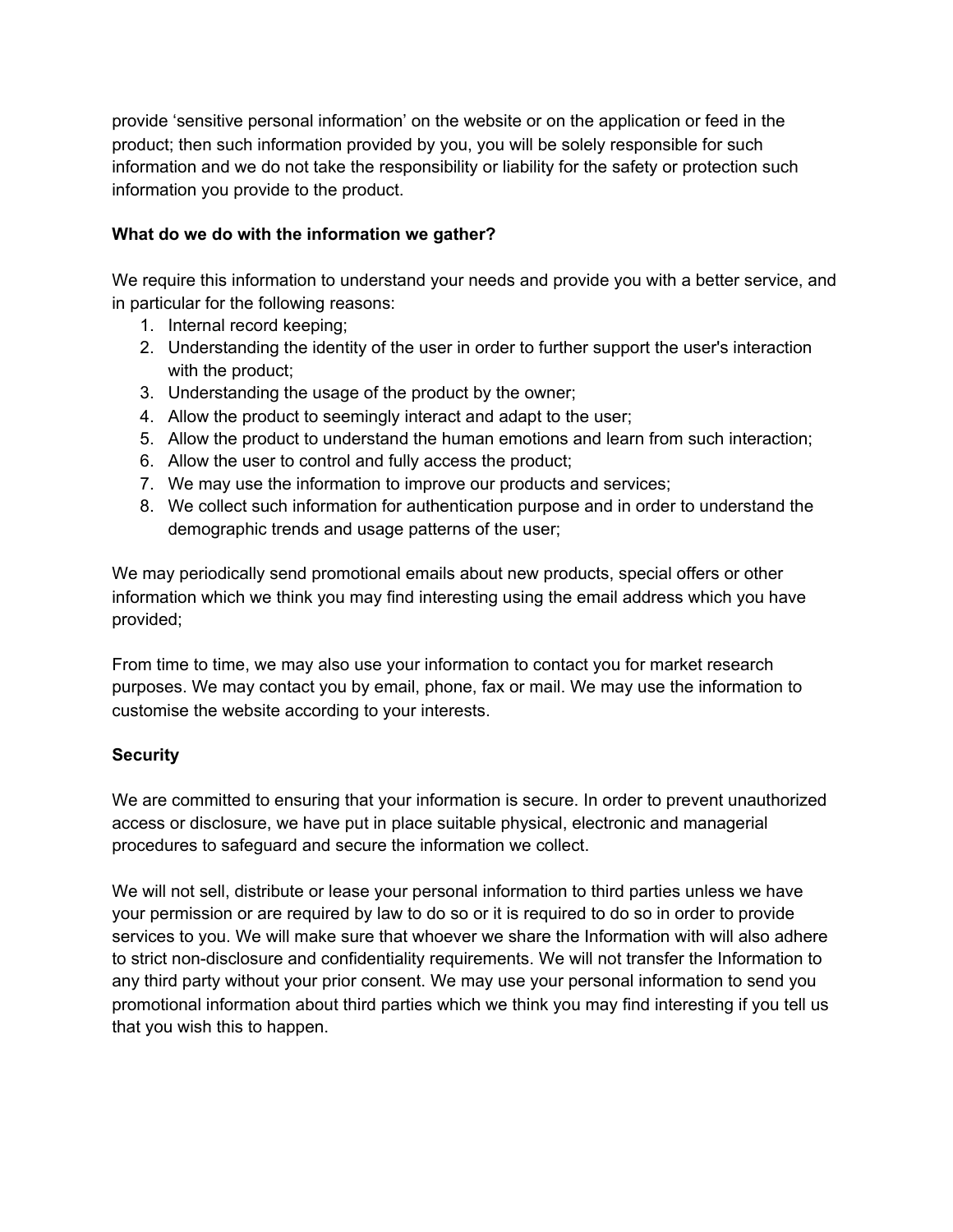We have no control over any information or data you input on the product and such input of information or data is done at your own risk and we are not responsible or liable for any claims for damages or losses you incur by inputting such information or data onto the product.

You may request details of personal information which we hold about you under the relevant applicable laws in the country. A small fee will be payable. If you would like a copy of the information held on you please write to RN Chidakashi Technologies Pvt. Ltd., Flat No. 4, Plot No. 82, Stambhtirth, Rafi Ahmed Kidwai Marg, Wadala (West), Mumbai - 400031.

If you believe that any information we are holding on you is incorrect or incomplete, please write to or email us as soon as possible, at the above address. We will promptly correct any information found to be incorrect.

### **Grievances**

We take our responsibility towards ensuring the privacy and security of your Information very seriously. In addition to complying with the various requirements under law, we believe that as an organisation that has access to your specific information, we must ensure that the Information we collect from our users is handled in a legal, responsible and ethical manner. If you have any concerns or questions regarding this Product Information Safety Policy, feel free to contact our Grievance Officer who can be reached at [legal@emotix.in.](mailto:legal@emotix.in)

# **Contacting Us**

Further, if there are any queries or questions regarding this Product Information Safety Policy, you may contact us using the information below:

RN Chidakashi Technologies Pvt. Ltd., Flat No. 4, Plot No. 82, Stambhtirth, Rafi Ahmed Kidwai Marg, Wadala (West), Mumbai - 400031.

# **Privacy Policy**

By using any Service, you consent to Miko's collection, use and/or disclosure of your personal information as described in this Policy. By allowing other people to use the Service via your account, you are confirming that you have the right to consent on their behalf to Miko's collection, use and disclosure of their personal information as described below.

We may change this Policy from time to time. If we make changes, we will notify you by revising the date at the top of the Policy and, in some cases (such as for material changes), we will provide you with additional notice (such as adding a statement to our websites' homepages or sending you a notification) and/or obtain your consent or the consent of a parent or legal guardian. We encourage you to review the Policy whenever you access the Service to stay informed about our information practices and the ways you can help protect your privacy.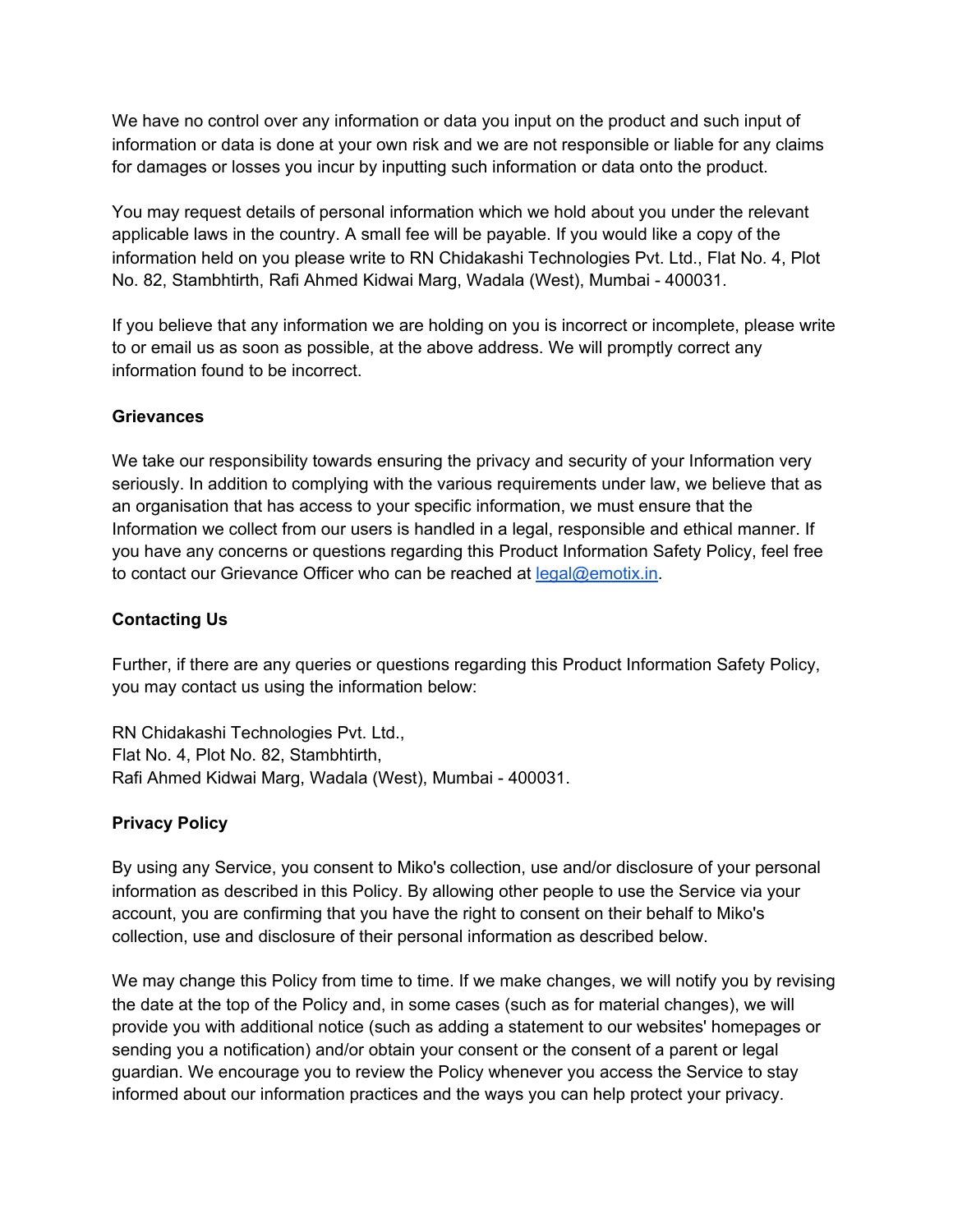# **Privacy Practices for Children Under 13**

The Service is intended for families and users of all ages. This includes children under 13, and we recognize the need to provide additional privacy protections for such children who use the Service. Therefore, with respect to children under 13, our privacy practices are set forth below in our Children's Privacy Policy section. This Children's Privacy Policy will control over any conflicting provisions in our general Privacy Policy.

### **Children's Privacy Policy**

This Children's Privacy Policy applies to children's use of any applications, web sites, and online services of Coach by Miko app which link to this Children's Privacy Policy (collectively the "Service"). The Service is intended for families and users of all ages. Use of the Service may involve the collection of data of children under the age of 13 which includes but is not limited by game play data. This Children's Privacy Policy will control over any conflicting provisions in our general Privacy Policy as set forth above. All references to "children" or "child" in this Children's Privacy Policy shall mean children under 13 years of age, and all references to the term "parent" shall include legal guardians.

### **Who should you contact with questions or concerns about our Children's Privacy Policy**

For any queries you can call us on: +91-8655033245 Or email us at: [support@emotix.in](mailto:support@emotix.in)

### **What personal information do we collect from children?**

We pair the application with the hardware robot to allow the usage of the application. For the same, we collect a parent's email so that we may obtain consent to the use of the Service. The Service involves the Coach by Miko app where classes are played for children and parents. We do not capture any specific information of children under 13 when they are using the application.

### **Does the Service enable children to make personal information publicly available?**

Coach by Miko does not enable children to make personal information or data publicly available.

### **How do we use personal information collected from children?**

We do not use the data or their content, including any personal information that may be captured therein, to contact or advertise to children.

We may use, store, process, convert, transcribe and review data in order to provide, maintain, and analyse the functioning of the Service, to develop, test or improve speech recognition technology and artificial intelligence algorithms, and for other research and development and data analysis purposes.